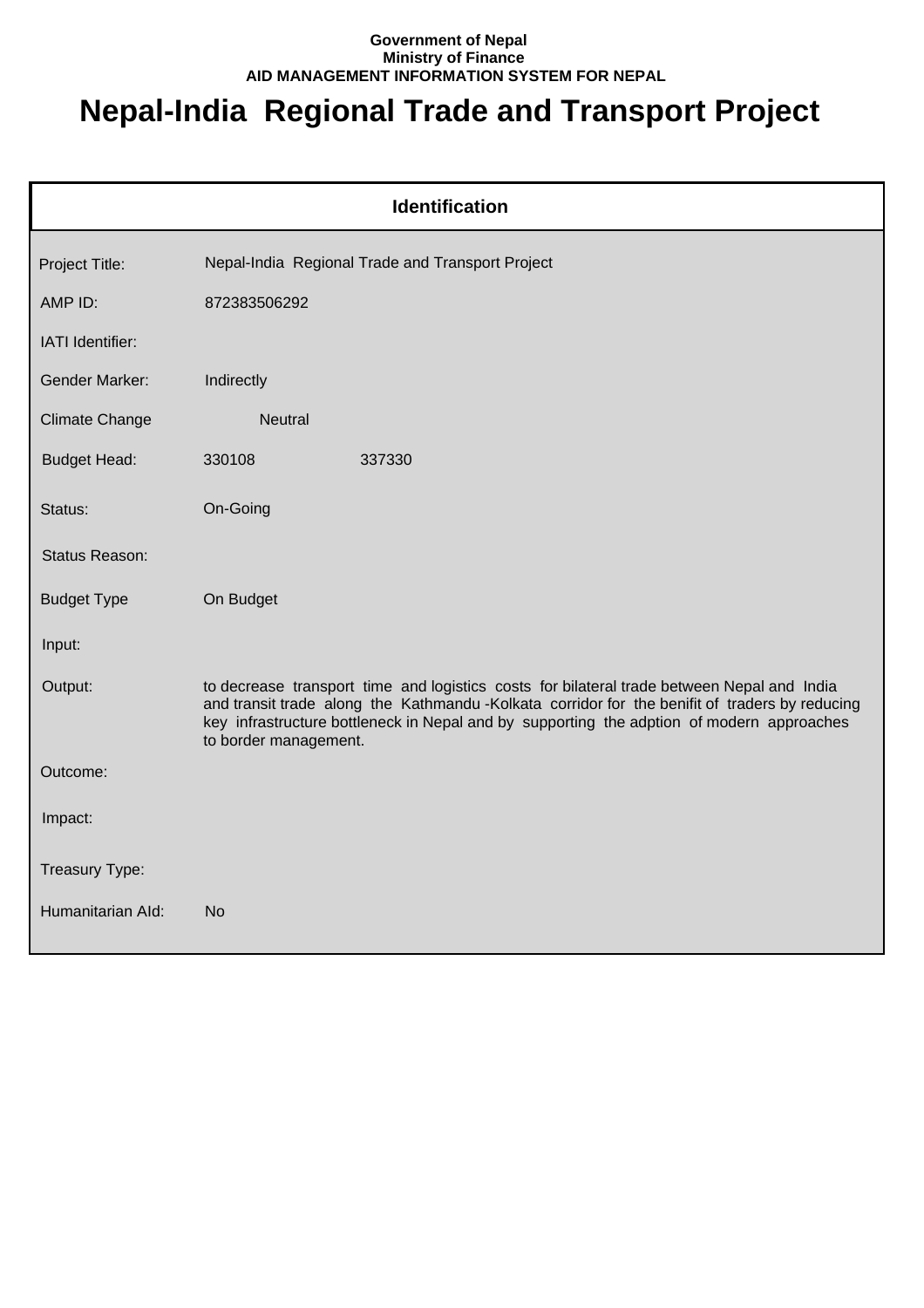| Location     |            |
|--------------|------------|
| Location     | Percentage |
| <b>NEPAL</b> | 100.0%     |

| <b>National Plan</b>                                                                                                   |            |
|------------------------------------------------------------------------------------------------------------------------|------------|
| Program                                                                                                                | Percentage |
| Transport Management ] [ Macroeconomic Policy and Economic Development Policy ] [<br>National Development Plan (NDP) 1 | 50.0%      |
| [Trade] [Macroeconomic Policy and Economic Development Policy] [National<br>Development Plan (NDP) 1                   | 50.0%      |

| <b>Sector</b>                          |            |
|----------------------------------------|------------|
| Sector                                 | Percentage |
| Nepal Sector Classification COMMERCE 0 | 100.0%     |

| <b>Implementing/Executing Agency</b>                   |        |  |  |
|--------------------------------------------------------|--------|--|--|
| Donor                                                  |        |  |  |
| International Development Association                  | 0.0%   |  |  |
| <b>Responsible Organization</b>                        |        |  |  |
| Ministry of Physical Infrastructure and Transportation | 50.0%  |  |  |
| Ministry of Supplies                                   | 50.0%  |  |  |
| <b>Executing Agency</b>                                |        |  |  |
| International Development Association                  | 100.0% |  |  |
| <b>Implementing Agency</b>                             |        |  |  |
| Ministry of Physical Infrastructure and Transportation | 50.0%  |  |  |
| <b>Ministry of Supplies</b>                            | 50.0%  |  |  |

| <b>Funding</b>             |      |
|----------------------------|------|
| <b>UNDISBURSED BALANCE</b> | null |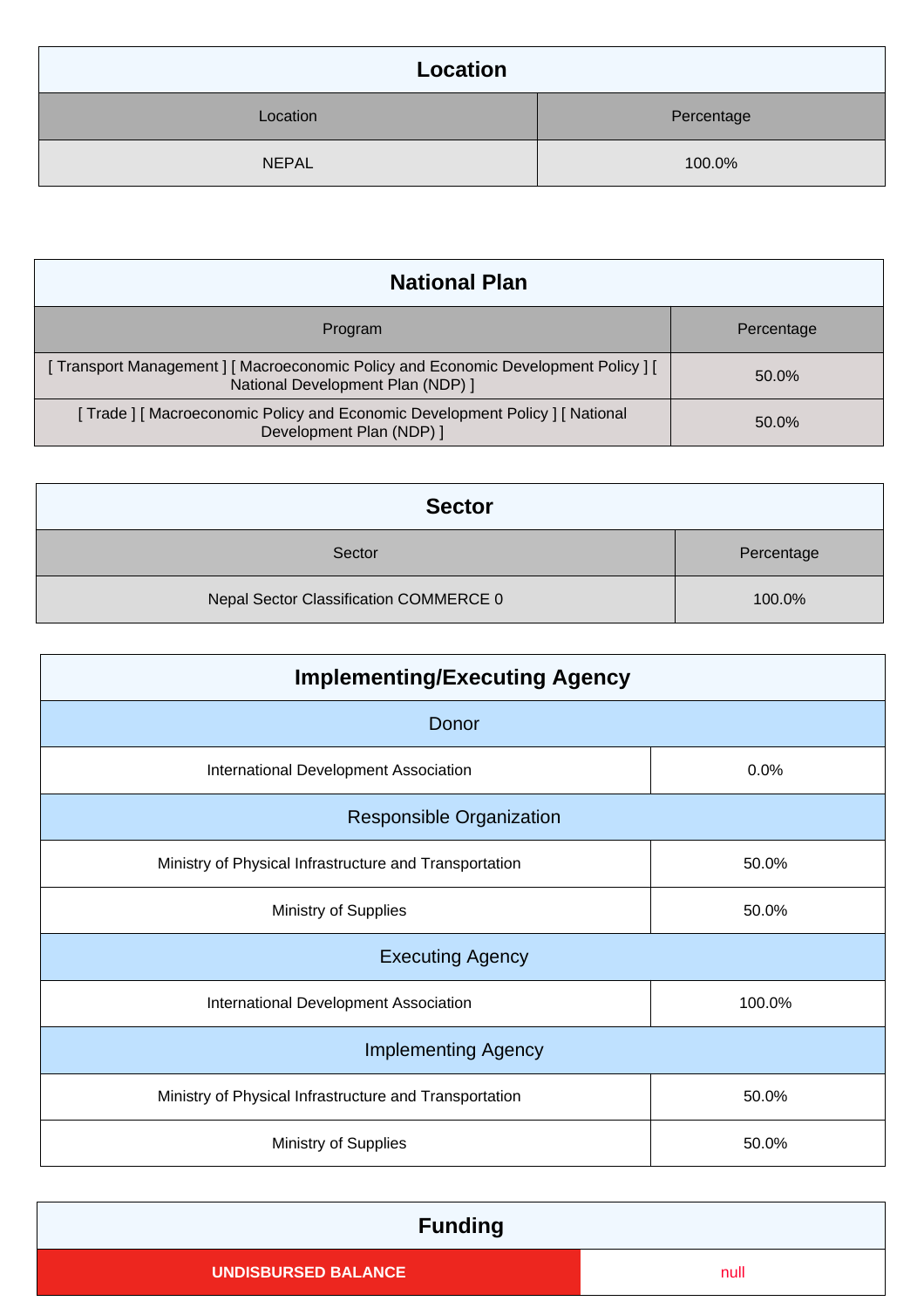| Transaction<br>Date        | Type of<br>Assistance                         | Mode of<br>Payment | Post Earthquake<br>Assistance | Commitment  | <b>Disbursement</b> |
|----------------------------|-----------------------------------------------|--------------------|-------------------------------|-------------|---------------------|
|                            | <b>International Development Association</b>  |                    |                               |             |                     |
|                            |                                               |                    | <b>Actual</b>                 |             |                     |
| 7/11/2013                  | Concessional Loan<br>Assistance               | Reimbursable       | No                            | 70,136,322  | Ю                   |
| 6/30/2014                  | Concessional Loan<br>Assistance               | Reimbursable       | No                            | O           | 6,000,000           |
| 6/30/2015                  | Concessional Loan<br>Assistance               | Reimbursable       | No                            | 0           | 2,820,000           |
| 6/30/2016                  | Concessional Loan<br>Assistance               | Reimbursable       | No                            | Ю           | 7,110,000           |
| 5/4/2017                   | Concessional Loan<br>Assistance               | Reimbursable       | No                            |             | 5,157,178           |
| 6/30/2018                  | <b>Concessional Loan</b><br>Assistance        | Reimbursable       | No                            | Ю           | 13,986,105          |
| 6/30/2019                  | Concessional Loan<br>Assistance               | Reimbursable       | No                            | O           | 6,550,261           |
| 6/30/2020                  | Concessional Loan<br>Assistance               | Reimbursable       | No                            | Ю           | 10,397,214          |
| 7/11/2013                  | <b>Grant Aid</b>                              | Reimbursable       | No                            | 30,474,079  | Ю                   |
| 6/30/2014                  | <b>Grant Aid</b>                              | Reimbursable       | No                            | Ю           | 2,000,000           |
| 6/30/2015                  | <b>Grant Aid</b>                              | Reimbursable       | No                            | O           | 420,000             |
| 6/30/2016                  | Grant Aid                                     | Reimbursable       | No                            | Ŋ           | 620,000             |
| 2/27/2017                  | <b>Grant Aid</b>                              | Reimbursable       | No                            | 0           | 397,584             |
| 6/30/2018                  | <b>Grant Aid</b>                              | Reimbursable       | No                            | O           | 1,673,592           |
| 6/30/2019                  | <b>Grant Aid</b>                              | Reimbursable       | No                            | 0           | 1,047,093           |
| 3/12/2020                  | <b>Grant Aid</b>                              | Reimbursable       | No                            | 0           | 350,533             |
| <b>Total</b>               |                                               |                    | 100,610,399                   | 58,529,560  |                     |
|                            | Total (International Development Association) |                    |                               | 100,610,399 | 58,529,560          |
| <b>UNDISBURSED BALANCE</b> |                                               |                    | 42,080,839                    |             |                     |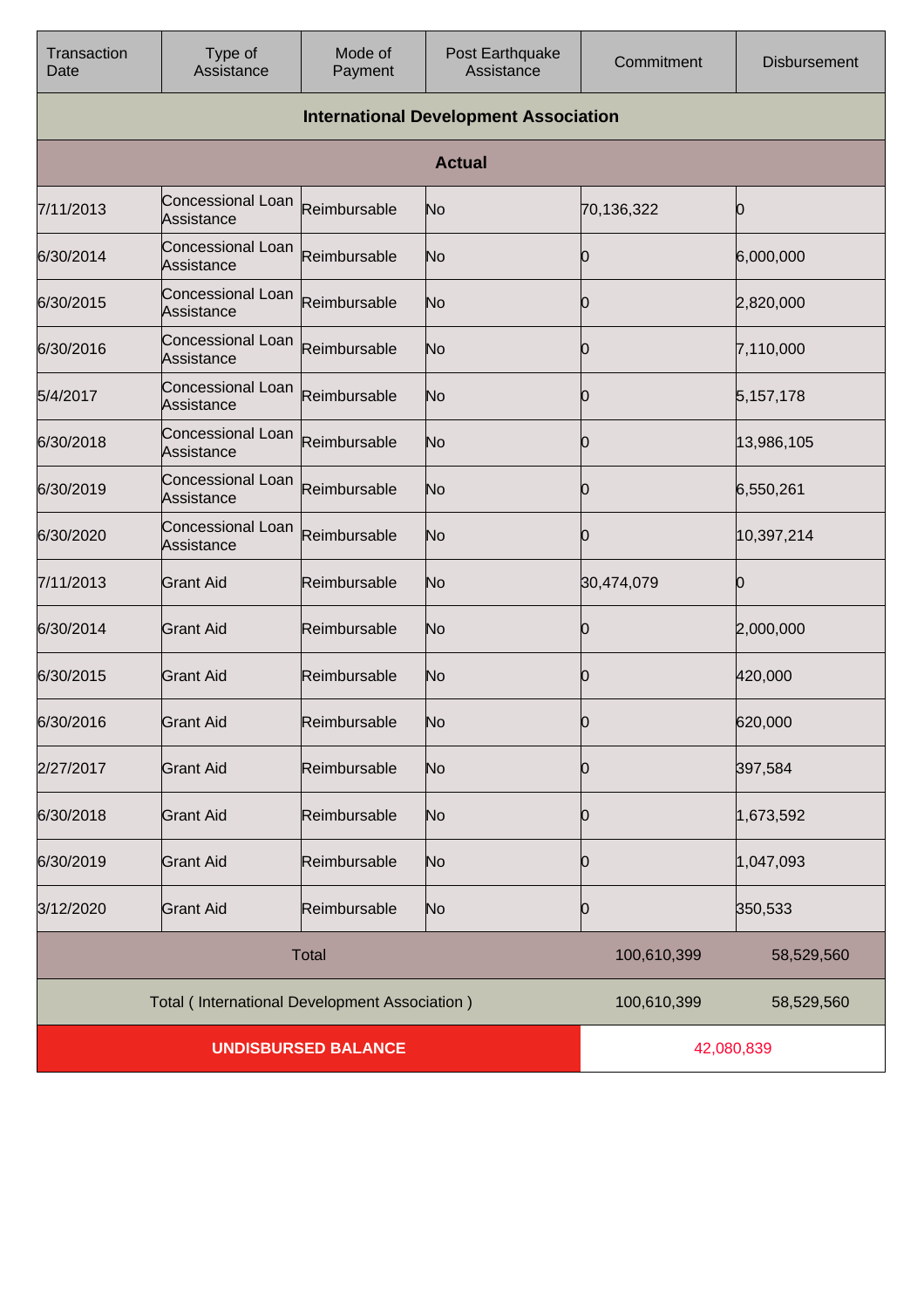## **Progress Achieved**

Progress Achieved:

Key Problems:

Steps Taken to Solve Problems:

| <b>Funding Information</b>        |              |  |
|-----------------------------------|--------------|--|
| <b>Total Actual Commitment</b>    | 100,610,400  |  |
| <b>Total Planned Commitment</b>   | $\mathbf 0$  |  |
| <b>Total Actual Disbursement</b>  | 58,529,560   |  |
| <b>Total Planned Disbursement</b> | $\mathbf{0}$ |  |
|                                   |              |  |